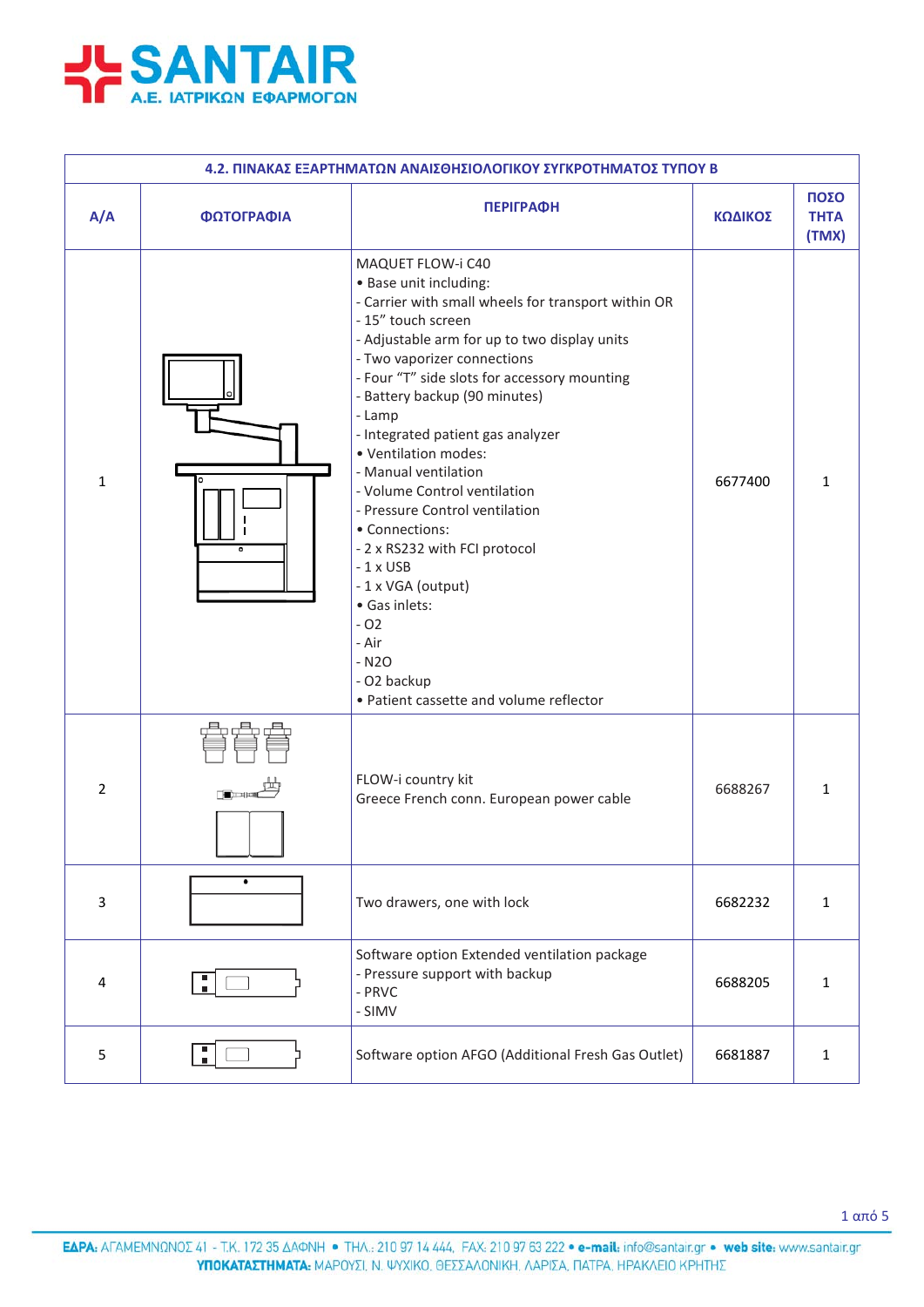

| 6              |                                        | Extra mains power outlets, IEC, 3 pcs<br>• 230 V - With isolation transformer                                                                                                                                                            | 6680180 | $\mathbf{1}$ |
|----------------|----------------------------------------|------------------------------------------------------------------------------------------------------------------------------------------------------------------------------------------------------------------------------------------|---------|--------------|
| $\overline{7}$ |                                        | Integrated patient monitor power cable                                                                                                                                                                                                   | 6687100 | $\mathbf{1}$ |
| 8              |                                        | Auxiliary O2 and suction module<br>· Including:<br>- Rear handle for base unit<br>- Hydrofobic bacterial/viral filter, 5 pcs<br>- Silicone rubber tube between suction ejector and<br>suction bottle, length 1 m, Internal diameter 6 mm | 6679847 | $\mathbf{1}$ |
| 9              | <b>RNOCOCOCOCOCO</b><br>( <b>HED==</b> | Gas hose kit for auxiliary O2 and suction module<br>O2 + Air, French std./ISO color                                                                                                                                                      | 6682175 | $\mathbf{1}$ |
| 10             | 中国中国                                   | Hose O2, gas backup ISO color                                                                                                                                                                                                            | 6683602 | $\mathbf 1$  |
| 11             | <b>Charles</b><br>$\mathbf{p}$         | Hose N2O, gas backup ISO color                                                                                                                                                                                                           | 6683607 | $\mathbf{1}$ |
| 12             |                                        | Backup gas trolley 1 x O2 + 1 x N2O<br>· Pin-index yokes<br>· Including:<br>- Gas connector<br>- Pressure regulators<br>- Connection cable for pressure monitoring                                                                       | 6680165 | $\mathbf{1}$ |
| 13             |                                        | Mounting kit, slide plate vertical                                                                                                                                                                                                       | 6687695 | 1            |
| 14             |                                        | Vaporizer Sevoflurane, QUIK FIL®                                                                                                                                                                                                         | 6682285 | $\mathbf{1}$ |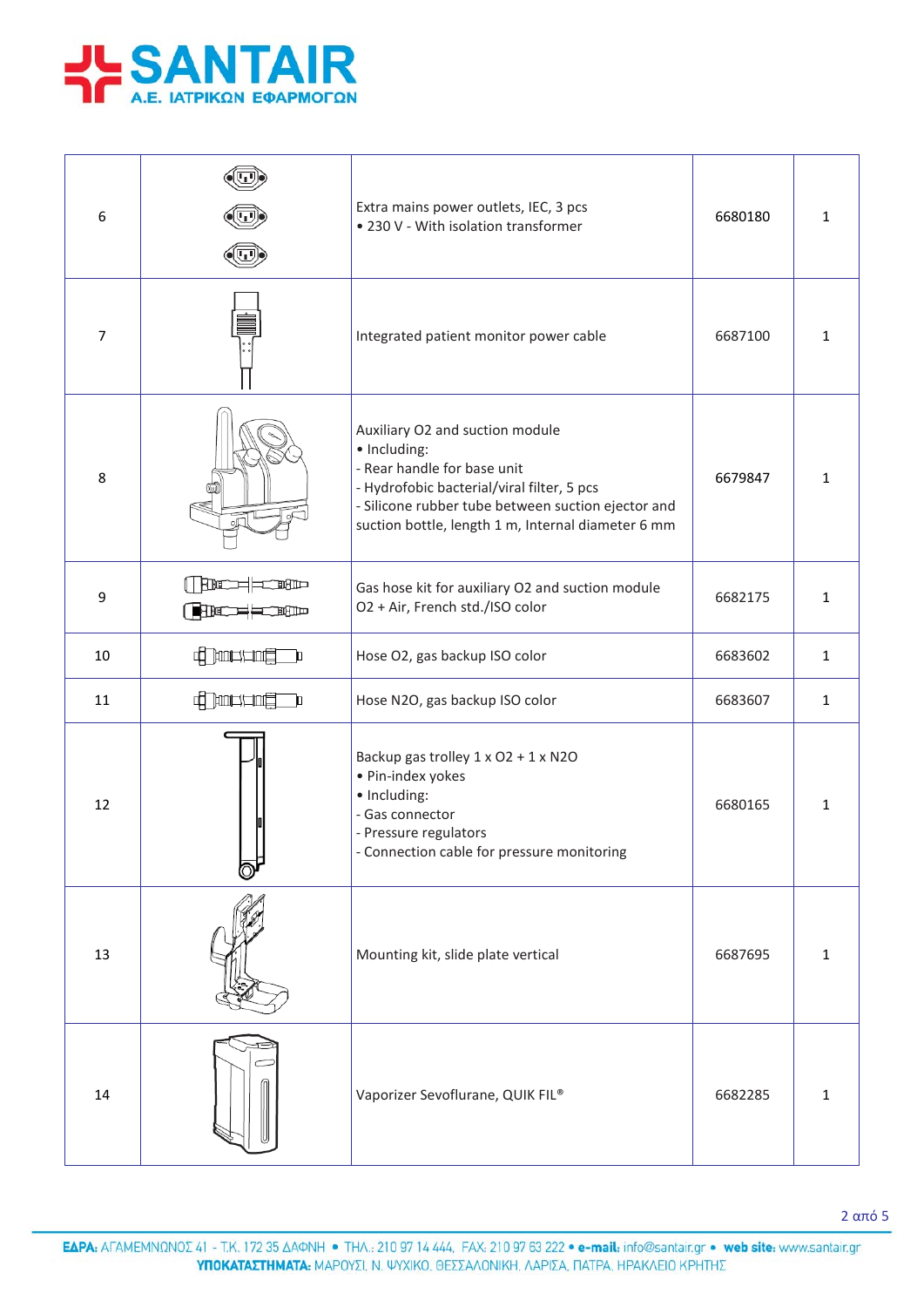

| 15 |   | Vaporizer Desflurane, Saf-T-Fil <sup>®</sup>                                                                                                                                                                                                                                                                        | 6682287  | 1            |
|----|---|---------------------------------------------------------------------------------------------------------------------------------------------------------------------------------------------------------------------------------------------------------------------------------------------------------------------|----------|--------------|
| 16 |   | Hose, O2, French standard (white) 3 m                                                                                                                                                                                                                                                                               | 6237684  | $\mathbf{1}$ |
| 17 |   | Hose, N2O, French standard (blue) 3 m                                                                                                                                                                                                                                                                               | 6676685  | 1            |
| 18 |   | Hose, Air, French standard (black/white) 3 m                                                                                                                                                                                                                                                                        | 6237692  | $\mathbf{1}$ |
| 19 |   | SL2600 Patient Monitor<br>Includes:<br>* One module slot<br>* Hardwired Ethernet networking with interactive<br>capability<br>* Graphic and tabular trends<br>* Alarm limit review<br>* Configurable patient ID<br>* Support for USB mouse and keyboard, barcode<br>scanner, remote keypad and external nurse alert | 91370-26 | 1            |
| 20 | ٠ | <b>Ultraview SL Command Module</b><br>Compact, integrated multi-parameter Module<br><b>Invasive Parameter Set</b><br>* Provides ECG, SpO2, NIBP, up to two (2) pressures<br>and two (2) temperatures, compatible with 3, 5, or<br>10-lead Adult/Neonatal ECG cables                                                 | 91496-B  | $\mathbf{1}$ |
| 21 |   | Integrated Module Housing (IMH)<br>* For use with Ultraview SL2200, SL2400 or SL2600<br>* IMH expands the configurability of the SL2200,<br>SL2400 and SL2600 from one to three modules by<br>providing two additional module slots                                                                                 | 91493    |              |
| 22 |   | Ultraview SL Bispectral Index (BISx) Module                                                                                                                                                                                                                                                                         | 91482-A  | 1            |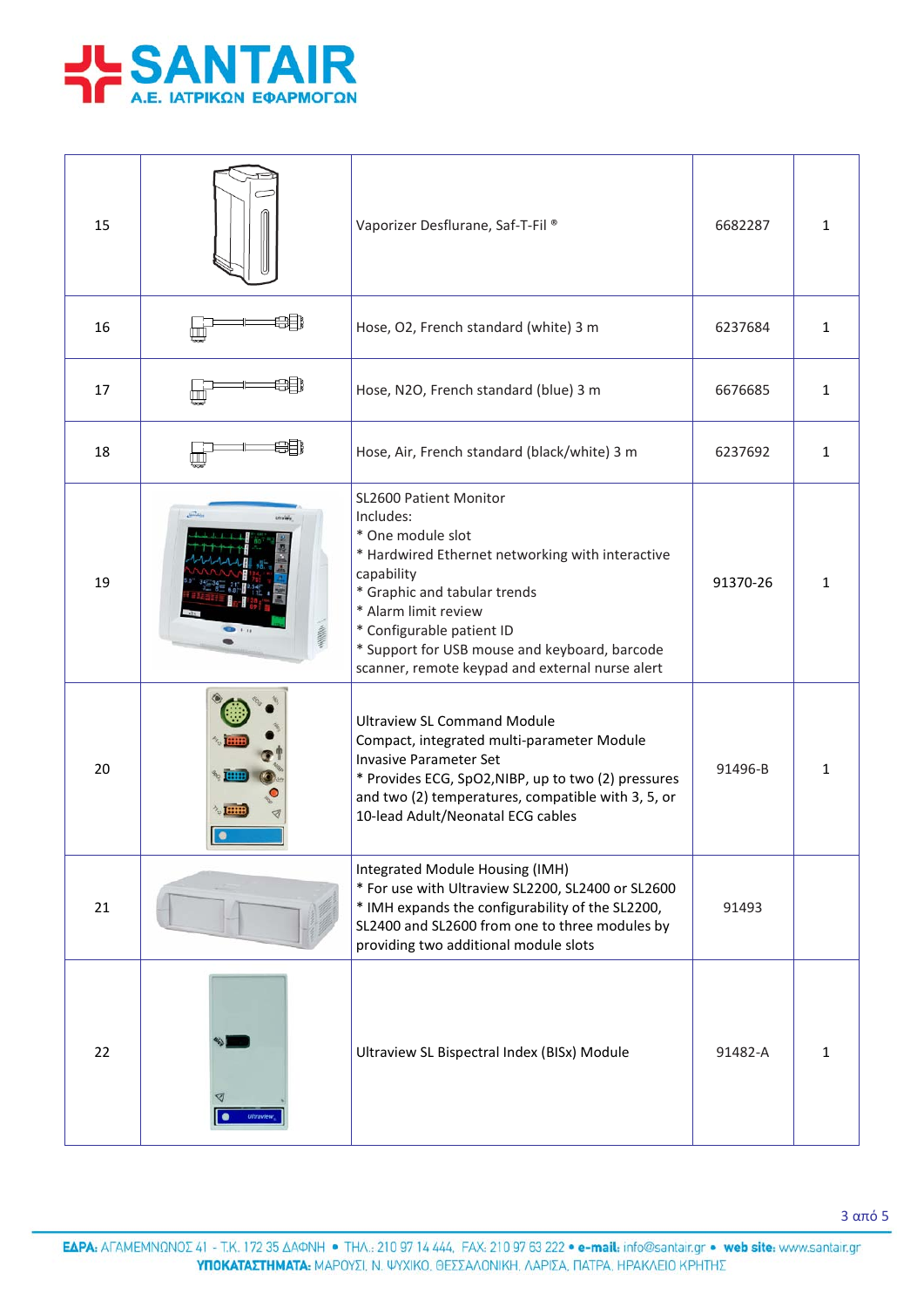

| 23 |                   | Flexport interface                                                                    | 91436       | 1            |
|----|-------------------|---------------------------------------------------------------------------------------|-------------|--------------|
| 24 |                   | Software option Six waveforms                                                         | 91370-06    | $\mathbf{1}$ |
| 25 |                   | Software option ST Segment Analysis<br>Displays ST levels for all available ECG leads | 91496-S     | $\mathbf{1}$ |
| 26 |                   | Software option Advanced Multiview Arrhythmia<br>(MVII)                               | 91496-H     | $\mathbf{1}$ |
| 27 |                   | Software option Adult/Neonatal Respiration                                            | 91496-R     | $\mathbf{1}$ |
| 28 |                   | Software option Masimo SpO2                                                           | 91496-M     | $\mathbf{1}$ |
| 29 |                   | Cable, ECG, shielded, 5-lead, 305cm/1ft, IEC                                          | 700-0008-07 | 1            |
| 30 |                   | Leadwire set, snap, ECG, 61cm/24in, IEC, 5lw/st, 1/st                                 | 700-0007-09 | $\mathbf{1}$ |
| 31 |                   | Masimo LNCS DC-I sensor, adult, reusable                                              | 690-0247-00 | $\mathbf{1}$ |
| 32 | н                 | TruLink LNCS SpO2 cable, Masimo SET, 305 cm/10 ft                                     | 700-0906-01 | $\mathbf{1}$ |
| 33 |                   | TruLink dual invasive blood pressure adapter cable,<br>122 cm/4 ft                    | 700-0028-00 | $\mathbf{1}$ |
| 34 | Spacement Running | TruLink single tube blood pressure cuff, nylon, adult,<br>23-33 cm                    | 714-0023-00 | $\mathbf{1}$ |
| 35 | œ<br>O            | TRU-CUFF hose assembly, adult, single tube, 9'                                        | 714-0018-00 | $\mathbf{1}$ |
| 36 |                   | TruLink dual temperature adapter cable                                                | 700-0031-00 | $\mathbf{1}$ |